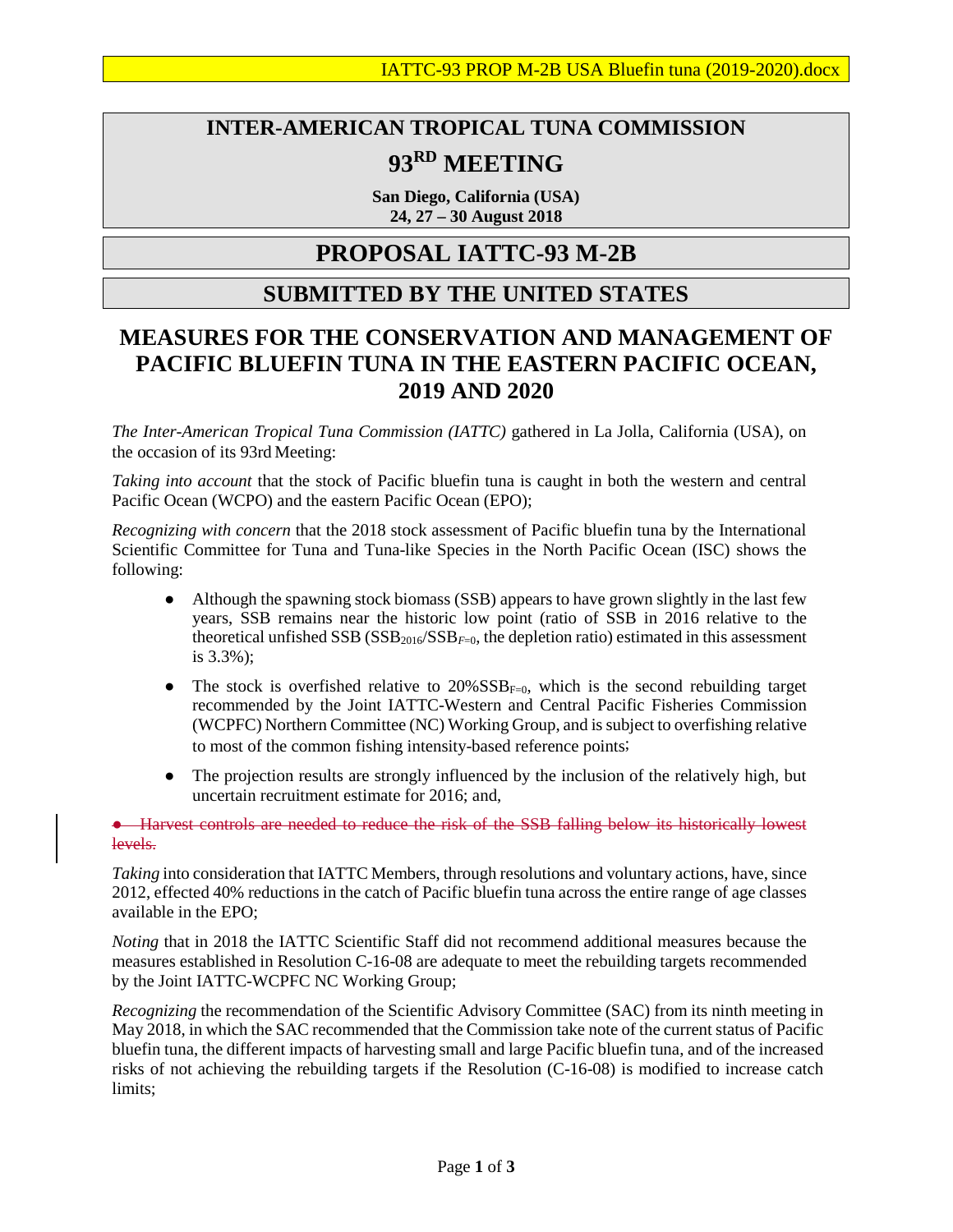*Recalling* that Article VII, paragraph 1(c) of the Antigua Convention provides that the Commission shall "adopt measures that are based on the best scientific evidence available to ensure the long-term conservation and sustainable use of the fish stocks covered by this Convention and to maintain or restore the populations of harvested species at levels of abundance which can produce the maximum sustainable yield...";

*Urging* all IATTC Members and Cooperating Non-Members (CPCs) involved in this fishery to participate in a fair and equitable manner, and without exceptions, in the discussion and adoption of conservation measures applicable to the stock throughout its entire range;

*Mindful* that these measures are intended as an interim step towards assuring sustainability of the Pacific bluefin tuna resource, consistent with the precautionary approach, and the objectives of the long-term management framework for the conservation and management of Pacific bluefin tuna in the EPO;

*Noting* that the IATTC has adopted mandatory conservation and management measures for Pacific bluefin tuna for 2012-2018, and that the measures resulted in reducing catches in the EPO; and,

*Desirous* that combined conservation and management measures by the WCPFC and the IATTC, together with other voluntary measures aimed at controlling fishing mortality, should be implemented to better the condition of the Pacific bluefin tuna stock.

*Resolves as follows*:

- 1. The Commission shall implement this Resolution in accordance with the long-term management objectives of Pacific bluefin tuna in paragraph 1 of Resolution C-18-XX [Amendment to Resolution C-16-08].
- 2. Each CPC shall report sport fishery catches of Pacific bluefin tuna semi-annually to the Director. CPCs shall continue their current management of sport fisheries taken in accordance with paragraph 5 of Resolution C-14-06.Each CPC shall continue to ensure that catches of Pacific bluefin tuna by sportfishing vessels operating under its jurisdiction are reduced in a manner commensurate with reductions in commercial catches.
- 3. During 2019 and 2020, in the IATTC Convention Area, combined total commercial catches of Pacific bluefin tuna by all CPCs shall not exceed the catch limit of 6,2600 metric tons<sup>[1](#page-1-0)</sup>. No CPC shall exceed 3,500 metric tons in 2019.
- 4. Any CPC other than Mexico with historical commercial catches of Pacific bluefin tuna in the Convention Area may catch 600 metric tons of Pacific bluefin tuna in commercial fisheries in 2019 and 2020, combined, but not exceeding 425 tons in any year. The 600 t catch limit for each CPC under this paragraph will be subtracted and reserved from the total catch limit in paragraph 3 for the exclusive use of that CPC.

5. Any over-harvest shall be deducted from catch in the following year in accordance with Paragraph 3 of Resolution C-18-XX [Amendment to Resolution C-16-08]. Over-harvest of the biennial catch limits established in Resolution C-16-08 shall be deducted from catch limits applicable to this Resolution 2019. IATTC-93 PROP M-2B USA Bluefin tuna (2019-2020)

<span id="page-1-0"></span><sup>&</sup>lt;sup>1</sup> The catch limit for 2019-and 2020 is subject to final data on commercial catches of Pacific bluefin tuna in 2018 and does not prejudice the outcome of relevant domestic legal issues in affected CPCs, the consideration of which does not create a precedent for compliance with catch limits in this or future resolutions. Pursuant to Paragraph 10, the Director will notify the possible change to the catch limit for approval by the Commission subject to the Commission's rules for intersessional decisions-making (Rules of Procedures, Section VIII)., The catch limit for 2019-2020 shall not exceed 6,600 t, consistent with noting the IATTC Scientific Staff recommendations that Resolution C-16-08 ---which established a catch limit in the EPO of 6,600 t---is adequate.